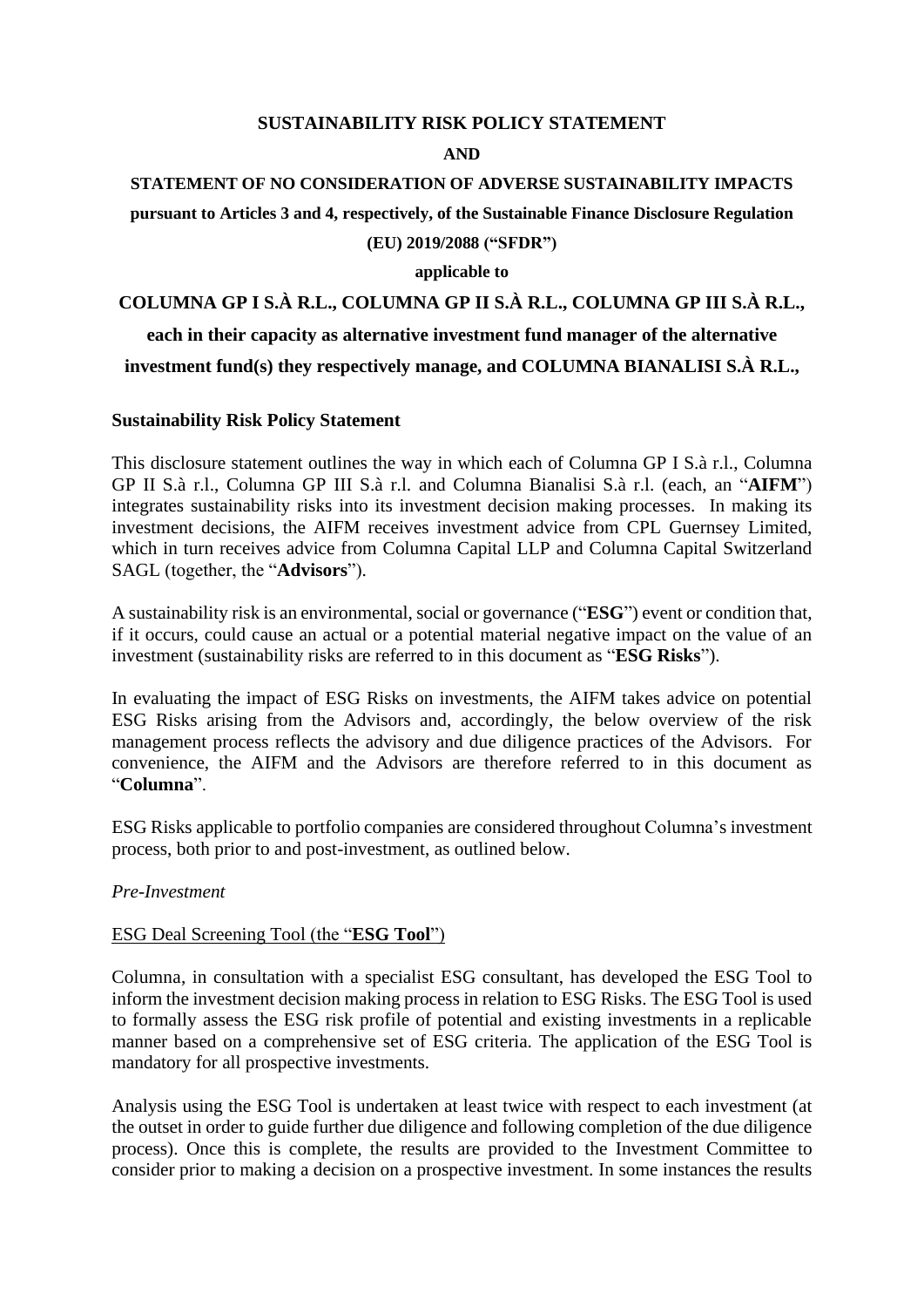of the ESG Tool analysis may result in Columna requiring risk mitigation elements as part of the deal completion.

The ESG Tool considers materiality when assessing relevant ESG factors. To the extent that an early version of the ESG Tool analysis identified key ESG Risks, Columna would seek to acquire appropriate due diligence in order to address any matters of concern. Columna may, for example, commission specialist advisors to conduct environmental due diligence where Columna perceives that the target company could be susceptible to specific environmental risks.

Columna's pre-investment due diligence covers the following as a matter of course: key marketplace and supply chain matters, the company's code of ethics, anti-bribery and corruption policies, health & safety policy and accident reports, employment matters (including staff turnover), quality of monthly reporting, budgeting process and management incentives. In addition, the ESG Tool utilises a score-based system which allows Columna to assess ESG matters arising from the potential portfolio company's business model, industry, geographical region and internal governance.

# Excluded Investments

In addition to considering the impact of risks arising through the ESG Tool, Columna has determined that it will not make investments related to the following sectors: adult entertainment, gambling, tobacco, alcohol, arms manufacturing, testing on live beings, unsustainable wildlife exploitation and subprime lending.

# *Post-Investment*

Columna monitors ESG Risks post-investment in a number of ways, primarily through participation on the board of portfolio companies and the use of Columna's ESG questionnaire, which is used to assist in the development of portfolio companies' individual ESG action plans.

Columna professionals hold seats on each portfolio company board and actively engage with company management to improve and monitor ESG matters, such as governance and reporting.

As part of Columna's ongoing portfolio monitoring process, Columna's ESG questionnaire (which can be tailored to address specific ESG Risks highlighted in previous diligence) is distributed annually to all portfolio companies for completion. The ESG questionnaire requires input and involvement from both Columna and the management of the relevant portfolio company. The questionnaire enables the parties to identify any key ESG deficiencies to be addressed and these are then incorporated into ESG action plans for each investment (each an "**Action Plan**").

Columna requires that each Action Plan is approved by the relevant portfolio company board and progress against the plan is presented and discussed at quarterly board meetings. It is also monitored by Columna on a regular basis.

Columna works with each portfolio company to ensure it has, or develops within a reasonable timeframe, an ESG policy and produces an annual ESG report. The Action Plans also include a commitment to more formal and thorough discussion of ESG matters at quarterly board meetings (which are attended by Columna individuals).